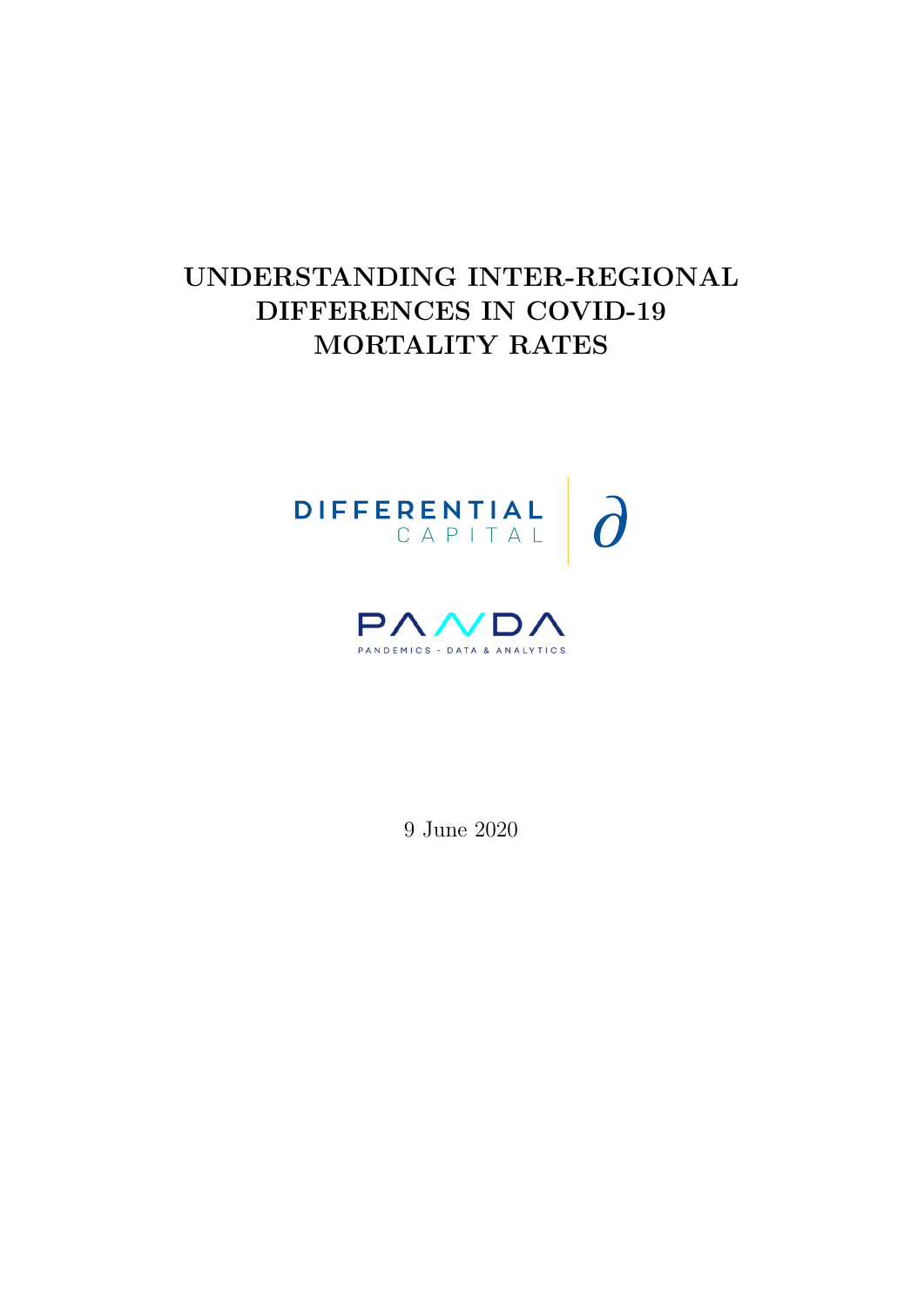# UNDERSTANDING INTER-REGIONAL DIFFERENCES IN COVID-19 MORTALITY RATES

In this note, we present a model of deaths due to COVID-19 disease and attempt to explain differences between geographic regions using a few critical factors that are shaping policy decisions and scientific debates. Some of our key findings are:

- There are material differences in the COVID-19 mortality rates between countries and regions within the same country (the United Kingdom)
- We were unable to find any factors that explain a large proportion of the variation in peak mortality rates
- In particular, the average age, prevalence of hospital beds and changes in mobility – all of which are assumed to be critical for policy decisions – are not statistically significant determinants of the mortality trajectory
- We find strong evidence for spatial clustering of peak mortality rates

The results lead us to question the validity of a phased approach to relaxing lockdowns. According to most governments, an initial strict lockdown was necessary as a temporary means to curb the spread of the SARS-CoV-2 virus and prepare healthcare facilities. It remains debatable as to how these initial restrictions should be relaxed. Our finding that differences in mobility do not explain the large variability in mortality rates suggests that a gradual lifting of lockdown restrictions will not necessarily mitigate COVID-19-related deaths.

Given the spatial clustering of peak mortality and the fact that none of our variables are able to adequately explain the differences in observed mortality, it remains important to identify the relevant drivers of COVID-19 mortality in order to make effective policy decisions and save lives.

# DETAILED FINDINGS

# Country-Level Analysis

We began by modelling the daily COVID-19 death trajectories in 54 countries. Countries were included in the analysis if they exceeded 0.1 deaths per million for at least 50 days as at 21 May 2020. To align the curves, time was measured as the number of days since 0.1 deaths per million.

The variation in the maximum cumulative death rate between countries is extraordinary, ranging from 0.8 deaths per million in Thailand through to



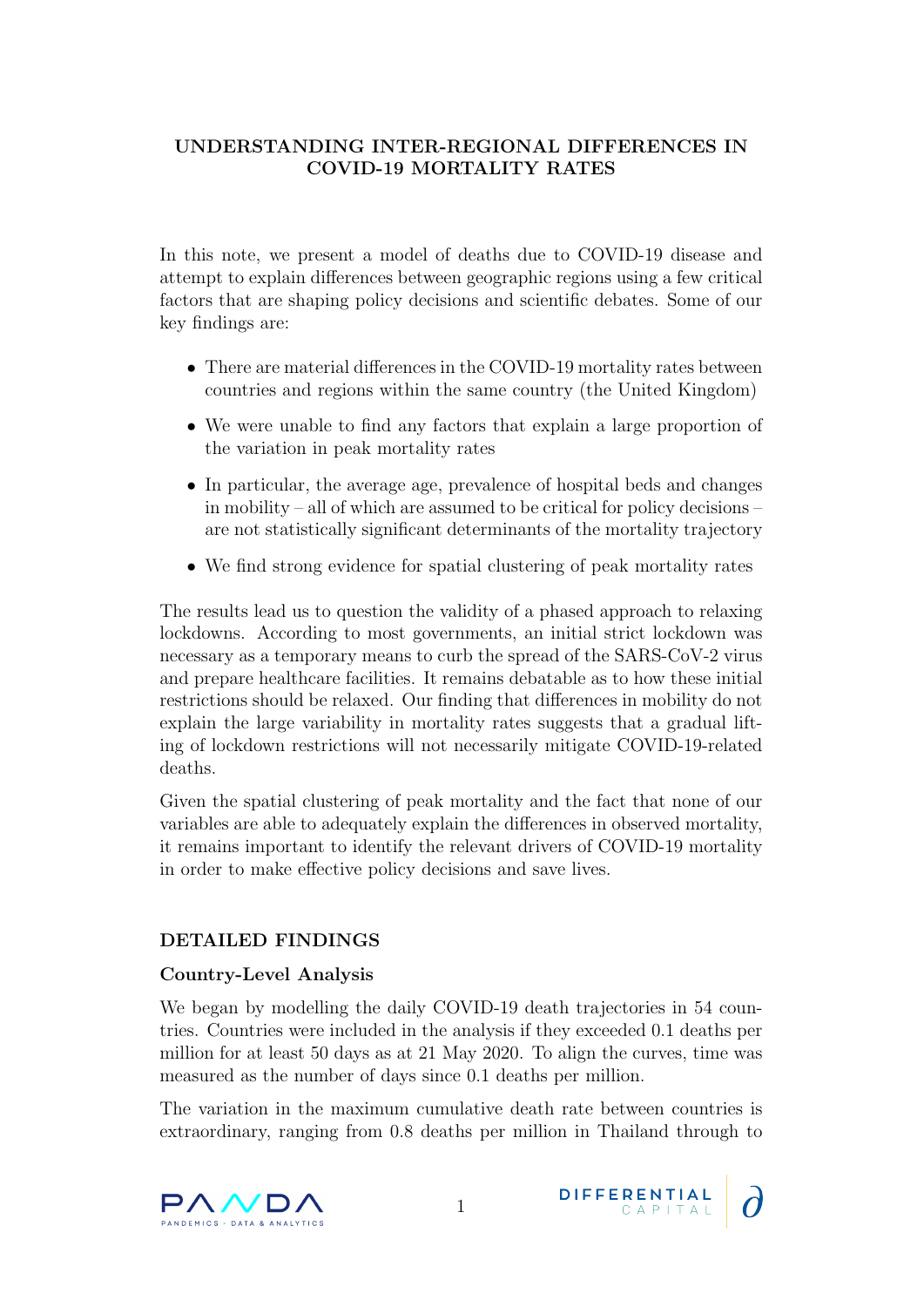789.5 deaths per million in Belgium (the mortality curves for both of these countries appear to be nearing their plateaus). The median deaths per million in our sample was 33.4 with an interquartile range of 11.2 to 94.7 (see Figure 1).



Figure 1: Observed mortality curves for each country.

We considered real GDP, hospital beds per 100,000 people, the average obesity rate, the Oxford lockdown stringency index, population density and a measure of density clustering as potential predictors. Of these, only GDP appeared to improve the fit of the model substantively, explaining 36% of the variation in growth rates between countries. In particular, we found that the mortality curves tend to reach their plateaus faster in wealthier countries than in poorer ones. Importantly though, none of the covariates we considered explained a significant proportion of the variation in the peak deaths per million. The fits of the best model are shown in Figure 2.



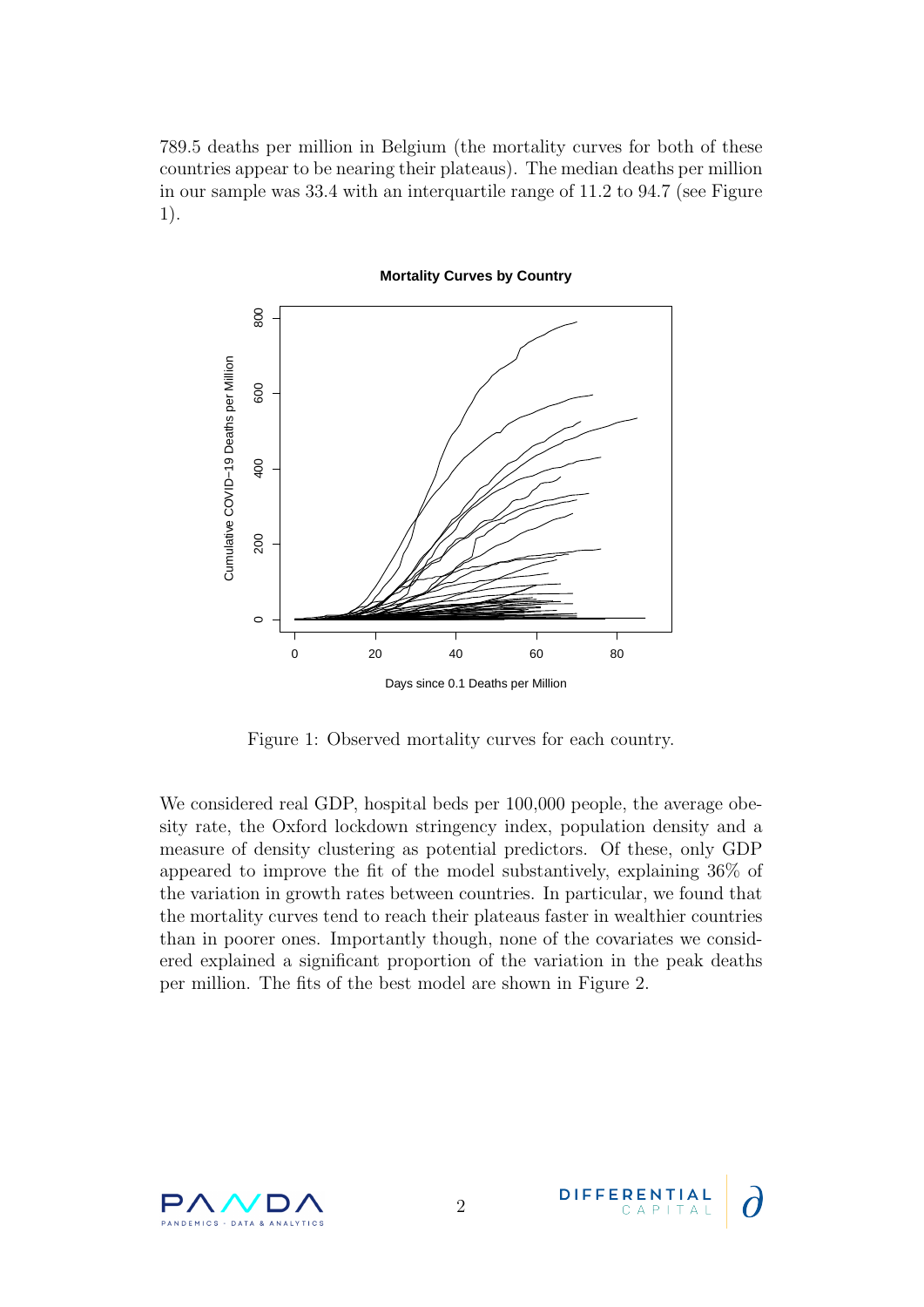

Figure 2: Observed (navy dots) and predicted (red lines) mortality curves for countries with the highest (top figure) and lowest (bottom figure) peak mortality rates in our sample.



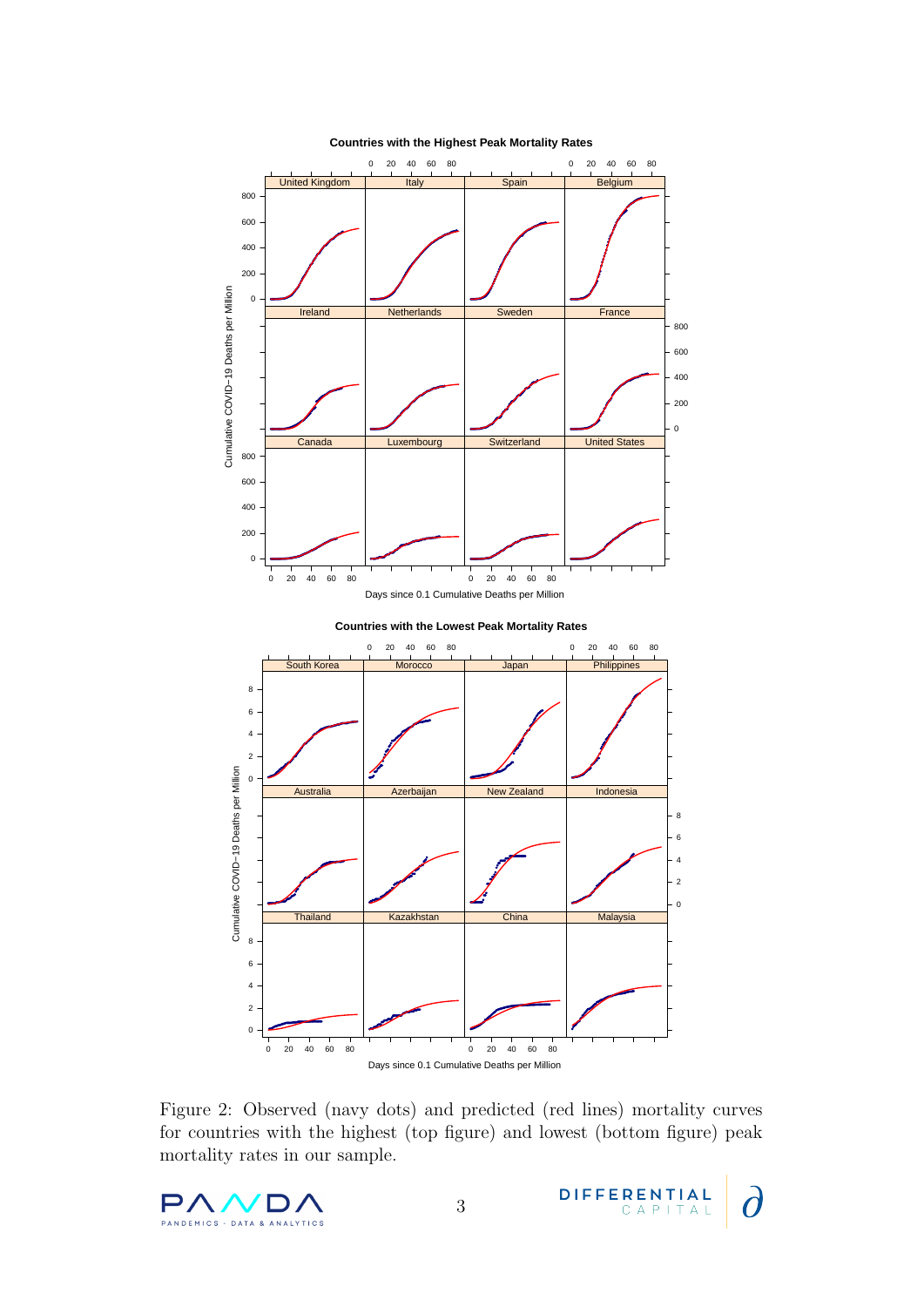### UK Analysis

To control for differences between countries (for example, the quality of health care and the stringency of lockdown measures), we also analysed the weekly COVID-19 mortality data for 292 local authorities in England and Wales. Local authorities, which we will henceforth refer to as counties, were included in the analysis if they had exceeded 0.1 cumulative deaths per million for at least 8 weeks as at 20 May 2020.

Again, we observed a huge amount of variation in peak deaths, ranging from 75.5 deaths per million in Hastings to 1601.2 in Hertsmere (see Figure 3). While we did expect more variation due to the smaller population sizes within each UK county, we thought that eliminating country-level differences would at least offset this.



**Mortality Curves By UK County**

Figure 3: Observed mortality curves for UK counties.

We attempted to explain the observed variation with the following set of county-level covariates: average age, income, population density, number of people per hospital, number of surrounding counties within a fixed radius and the week number when each county first observed  $\geq 0.1$  deaths per million (did this happen earlier or later in the pandemic?). We also included [Google's community mobility data,](https://www.google.com/covid19/mobility/) which tracks changes in visits to places



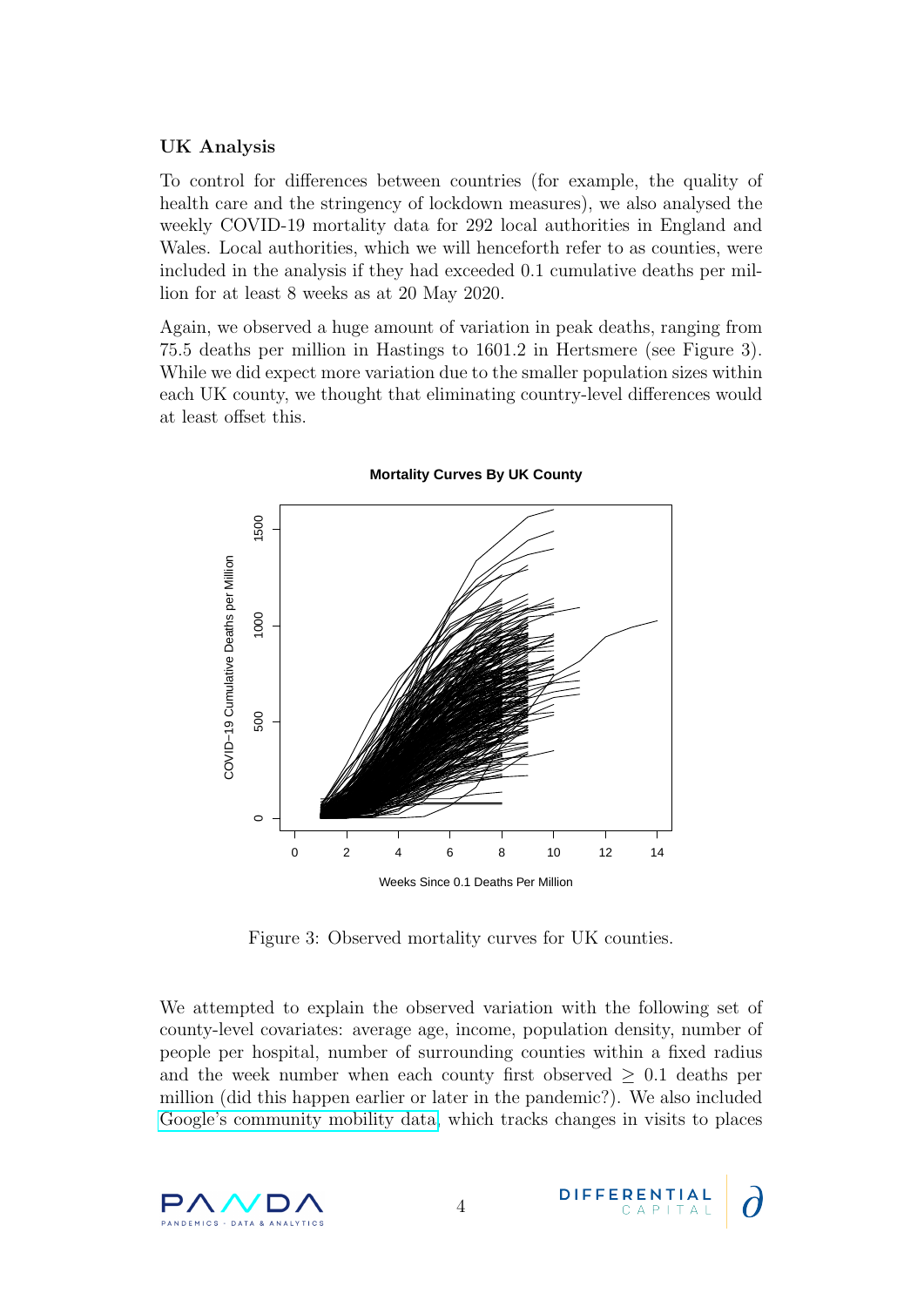such as grocery stores and parks. These data were also available at county level.

We found that only the number of surrounding counties and the week number when deaths per million first exceeded 0.1 were significant. In particular, the growth rate of cumulative deaths was significantly higher for counties that had a larger number of nearby counties, explaining 27.7% of this variation. For counties that passed the 0.1 deaths per million threshold later in the pandemic, the mortality curves rise up sooner and to significantly lower asymptotes. Including the week number of  $\geq 0.1$  deaths per million explains 62.6% of the variation in the placement of the curve along the time axis, but only 8% of the variation in peak deaths between counties. The observed and predicted mortality curves are shown in Figure 4.

It is interesting that differences in mobility between UK counties did not explain the observed variation in mortality rates. The average change in workplace mobility from mid-March to the end of May was −56%, ranging from −71% to −45%. For transit stations, the range was even wider from  $-83\%$  to  $-30\%$ , with an average change of  $-55\%$ . Therefore, we can only say that for these observed ranges, there appears to be no impact on the mortality experience.

An example is the Hertfordshire area, where the Hertsmere district has the worst COVID-19 mortality rate in the UK, yet the mobility of residents was lower than average at  $-61\%$  and  $-67\%$  for workplaces and transit stations, respectively. In contrast, North East Lincolnshire had one of the lowest COVID-19 mortality rates in the UK, but above average workplace and transit station mobility changes of  $-49\%$  and  $-50\%$ , respectively.

Due to software limitations, the analyses above did not account for spatial correlation in mortality between UK counties or countries. Indeed, we found significant evidence of spatial clustering in the predicted peak deaths at both the country and UK county levels (Moran's I, p-value  $\approx 0$  for both analyses). Looking at the UK heatmaps in Figure 5, there are clear clusters of neighbouring counties with high COVID-19 death rates, even within London. Interestingly, neighbouring counties can also have dramatically different peak death rates.

The London counties present quite an intriguing case study. This is because the population sizes are broadly similar, and the number of hospitals relative to the population in each county is also broadly similar. However, we note the extreme differences between the Harrow and Brent counties compared to the adjacent areas and the fact that the central counties have much lower mortality rates. A variable that would be of interest is the ethnic profiles of the various counties and we found that differences in the ethnic compositions of the counties also did not explain the differences in mortality experience in the case of London. We did not obtain the data for ethnicities for the rest of

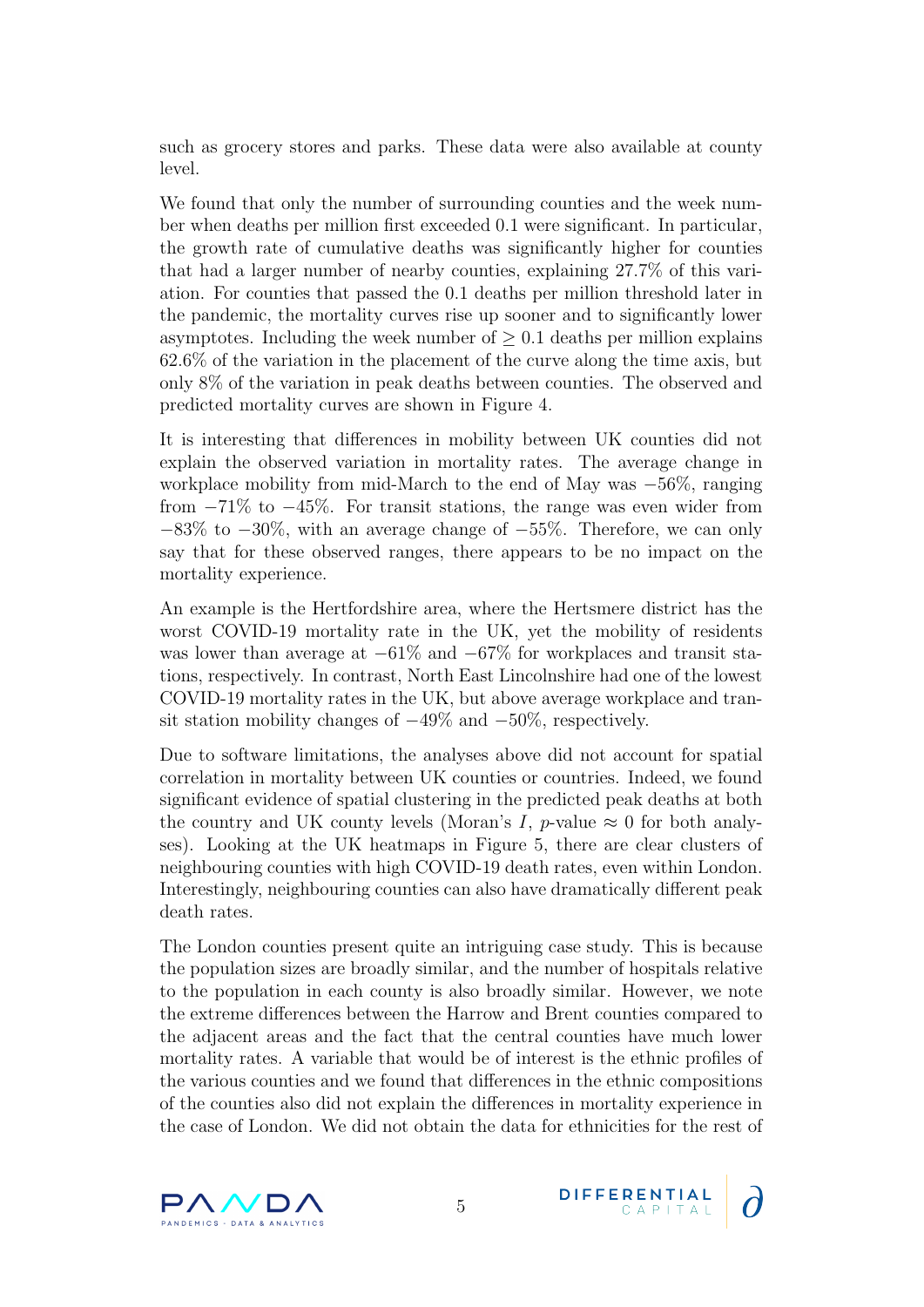

Figure 4: Observed (navy dots) and predicted (red lines) mortality curves for countries with the highest (top figure) and lowest (bottom figure) peak mortality rates in our sample.

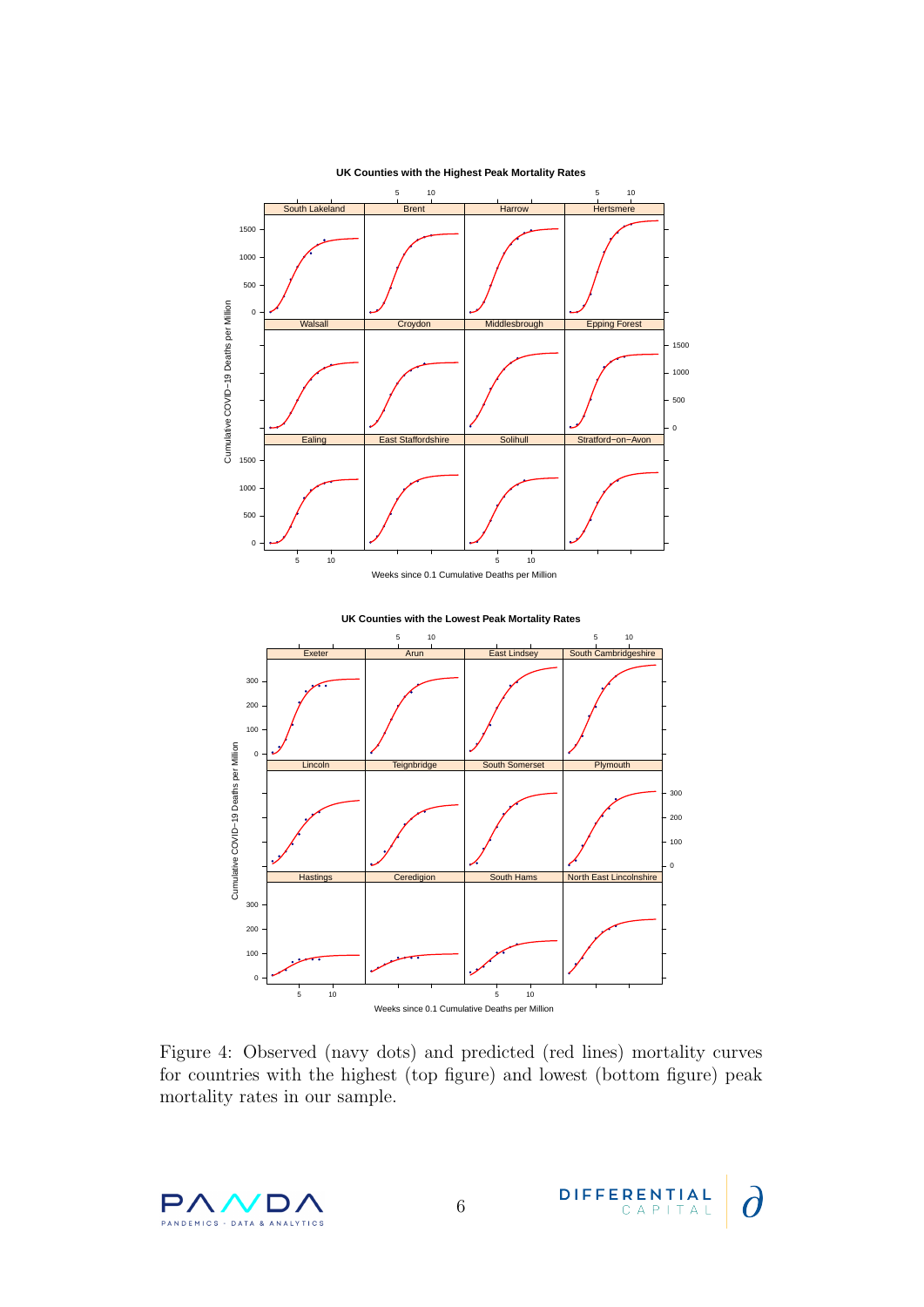England and Wales at a county level.

We also explored whether the spatial clustering of COVID-19 mortality that we observed at a country level might be explained by differences in the average air temperature. However, temperature too turned out to be an insignificant predictor of mortality.



Figure 5: Peak deaths per million in England and Wales (top) and London (bottom). All counties were included, regardless of whether peak mortality was  $\geq 0.1$  deaths per million.

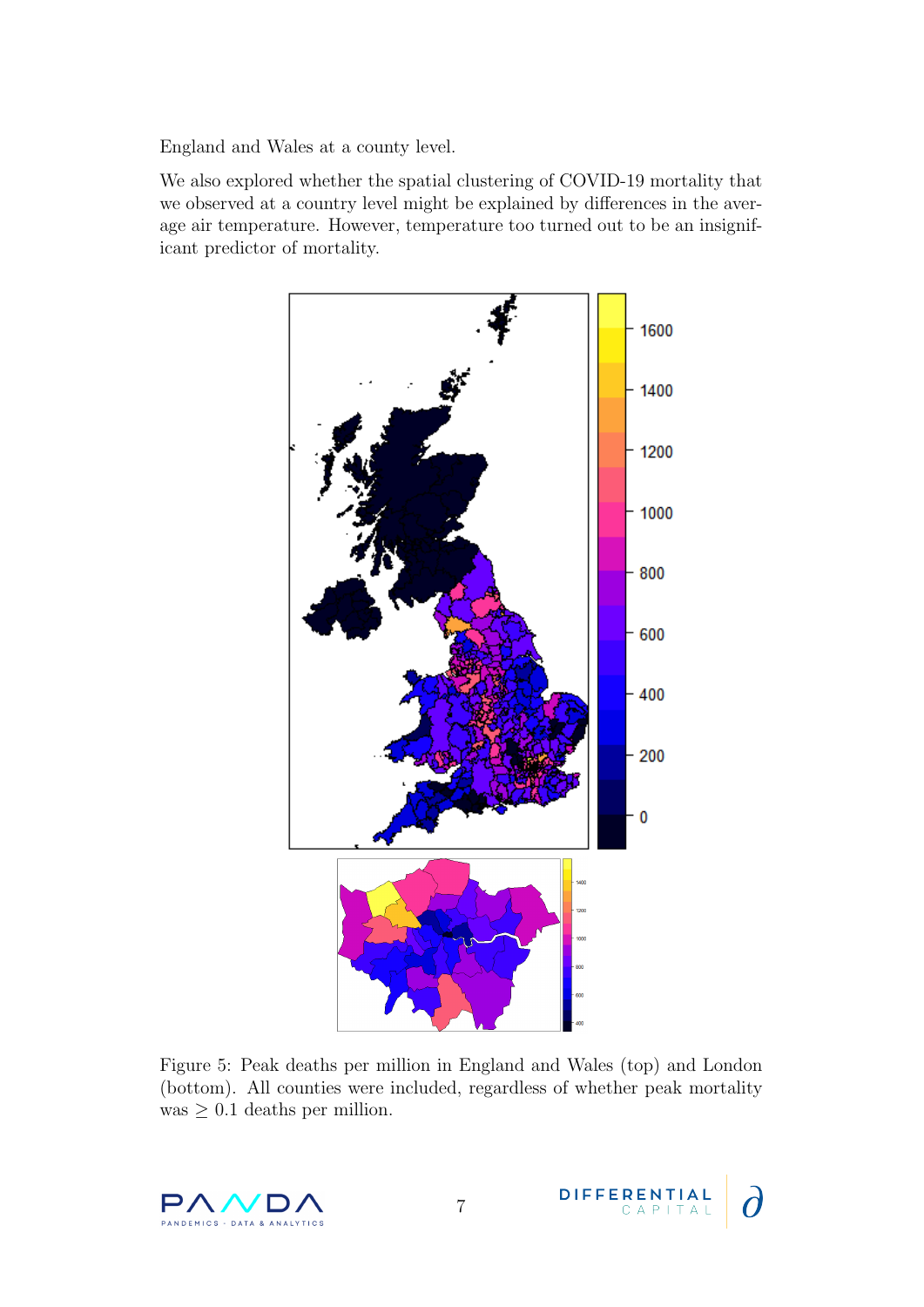# DISCUSSION

### Are Phased Lockdowns Warranted?

We have shown that differences in mobility levels do not appear to explain the variability in the COVID-19 mortality experience of different regions. Moreover, in the UK analysis, we observed that counties with very low mobility can have extremely high peak mortality rates and vice versa. Changing the restrictions on mobility, at least within the ranges we have observed, is therefore unlikely to have the desired effect on mortality. This raises doubts as to the efficacy of a phased lockdown approach. Assuming that reducing mobility from normal levels does reduce mortality risk, it is also debatable as to whether such reductions in mobility should be achieved by coercion.

To be clear, we are not saying that lockdowns and social distancing do not work. However, we cannot argue that the phased adoption of these measures has any impact on risk mitigation. This is an important consideration for policy makers who must carefully balance the benefits of a phased lockdown strategy with the economic harm caused by such an intervention.

It is also worth noting that our findings cannot be used on their own to argue the case for no lockdowns. In the absence of a strict lockdown, the mortality rates of all regions may very well have been higher. Indeed, we have not studied regions where mobility remained normal during the COVID-19 pandemic. Without conducting such an analysis, we cannot comment on the merit of lockdowns compared to no lockdowns.

# Other Important Considerations

We acknowledge that there are many other important explanatory variables that we did not consider in our analyses. Of note is the prevalence of comorbidities, which are widely believed to increase mortality risk. It is interesting that hospital availability and the average age of the population – both of which are commonly assumed to influence mortality rates – are not able to explain mortality differences between regions in both our country-level and UK analyses. Indeed, it is clear from the case fatality ratios that age is an important factor, with older people within a region being disproportionately affected. We note, however, that the case fatality ratio in countries like Italy (high peak mortality) are materially higher at each age compared to countries like South Korea (low peak mortality) (see Figure 6).

We must also point out that the population of COVID-19 cases in South Korea was much younger than that of Italy. Therefore, an adjustment to the age distribution by referencing the infected population may yield more significant results when it comes to explaining the differing mortalities across regions. This would be a useful area for future research. Such an analysis



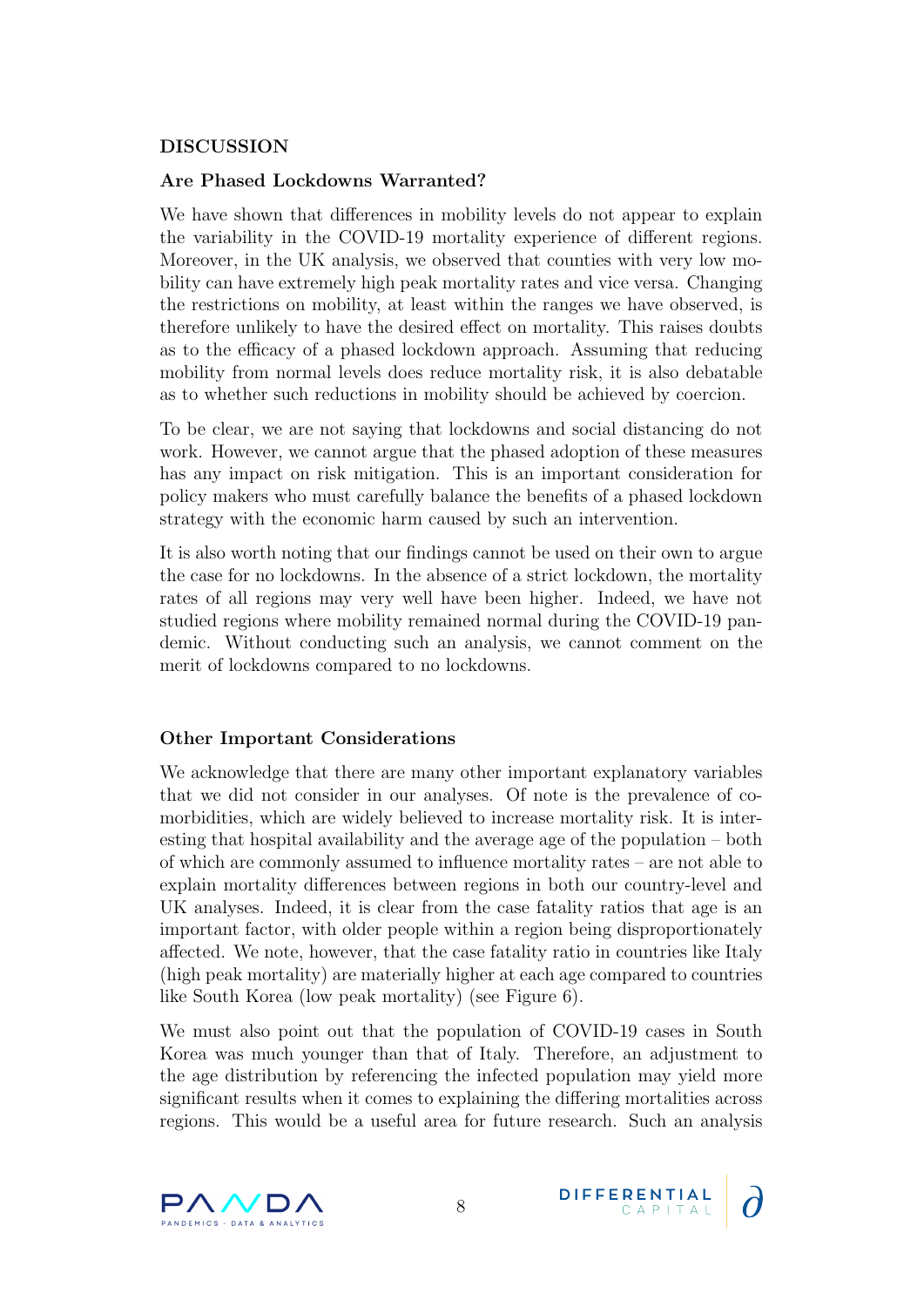

Figure 6: Age-specific case fatality ratios (top figure) and deaths per million (bottom figure) for Italy (blue) and South Korea (red).



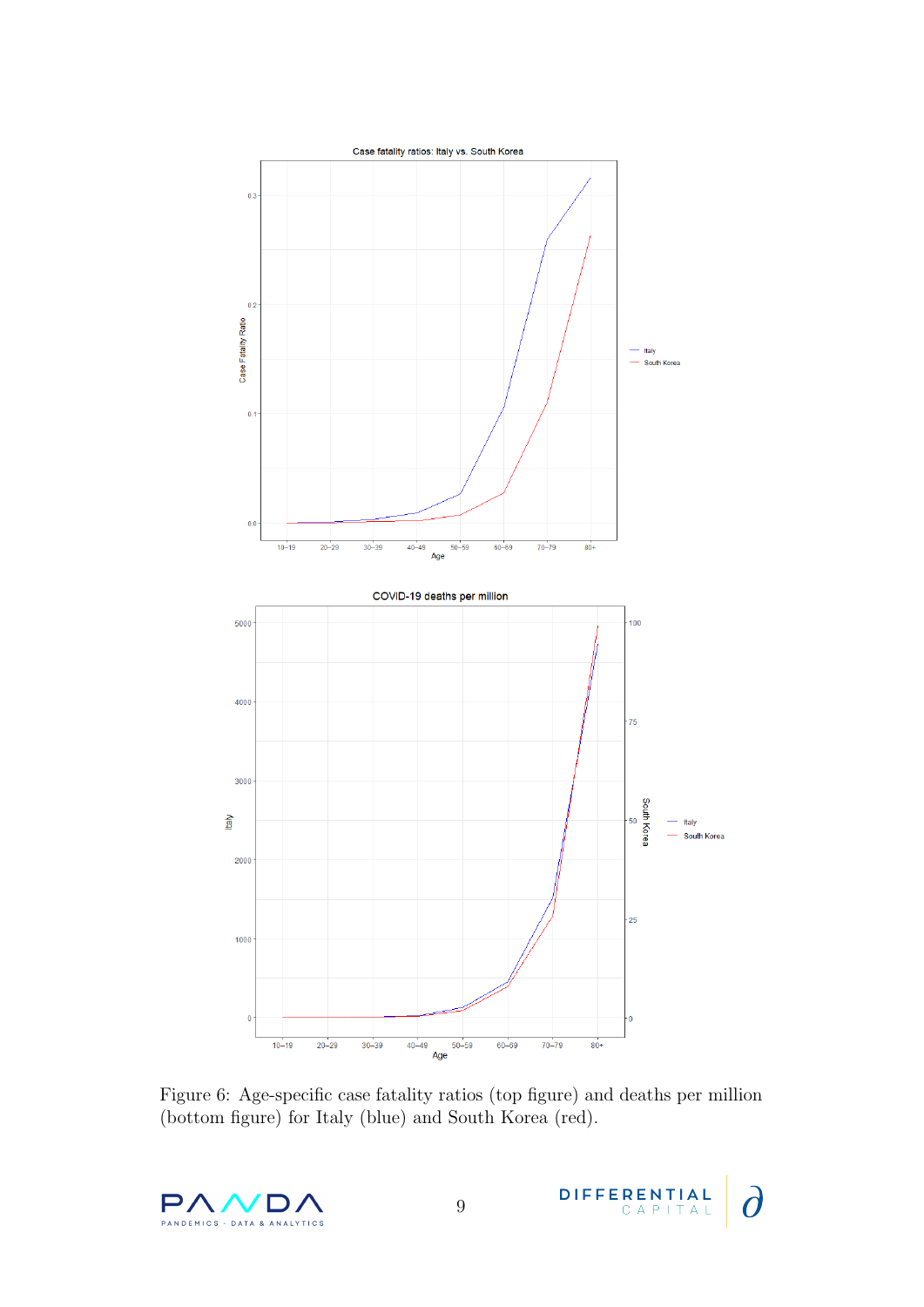would, however, need to take into account biases in the criteria for testing and differing test methods across populations. This is also why part of this investigation focused on counties within the UK, where we assume that the testing methodology and quality and access to healthcare is fairly consistent. Note, however, that adjusting the age distribution by referencing the age of the infected population would not explain why different populations have differing distributions of infection by age. This is also important to understand if the aim of a policy is to mitigate mortality risk.

One issue with disease-specific mortality data is that it is not always clear whether a person died *from* the disease or *with* the disease, and the guidelines for this assessment differ between regions and over time. For example, deaths that were previously assigned to strokes and heart attacks in individuals who later tested positive for COVID-19 are now being assigned to COVID-19 after it was discovered that the disease causes small blood clots that lead to these conditions. One potential solution to the inconsistent reporting of COVID-19-related deaths is to study the mortality in excess of what would be expected in a normal year. We hope to pursue this in our future research.

#### APPENDIX: METHODOLOGY

We modelled the cumulative deaths per million  $y_i(t)$  in region i at time t with a Gompertz growth curve of the form

$$
y_i(t) = A_i \exp\{-K_i e^{-R_i t}\} + \varepsilon_i(t),
$$

where, for region i,  $A_i > 0$  is the asymptote or peak deaths,  $K_i$  controls the displacement along the time axis, and  $R<sub>i</sub> > 0$  controls the growth rate of deaths per million. The random departures from the Gompertz curve,  $\varepsilon_i(t)$ , are assumed to be independent and Gaussian with a constant variance  $\sigma^2$ . Rather than specify a separate set of parameters for each region, we adopt a mixed-effects approach and model each parameter as the sum of a fixed effect and a random effect drawn from a centred Gaussian distribution with covariance matrix  $\Sigma$ ; that is,

$$
A_i = A + a_i
$$
  
\n
$$
K_i = K + k_i
$$
  
\n
$$
R_i = R + r_i
$$

and

$$
\begin{pmatrix} a_i \\ k_i \\ r_i \end{pmatrix} \sim \mathcal{N}(\vec{0}, \Sigma).
$$



**DIFFERENTIAL**